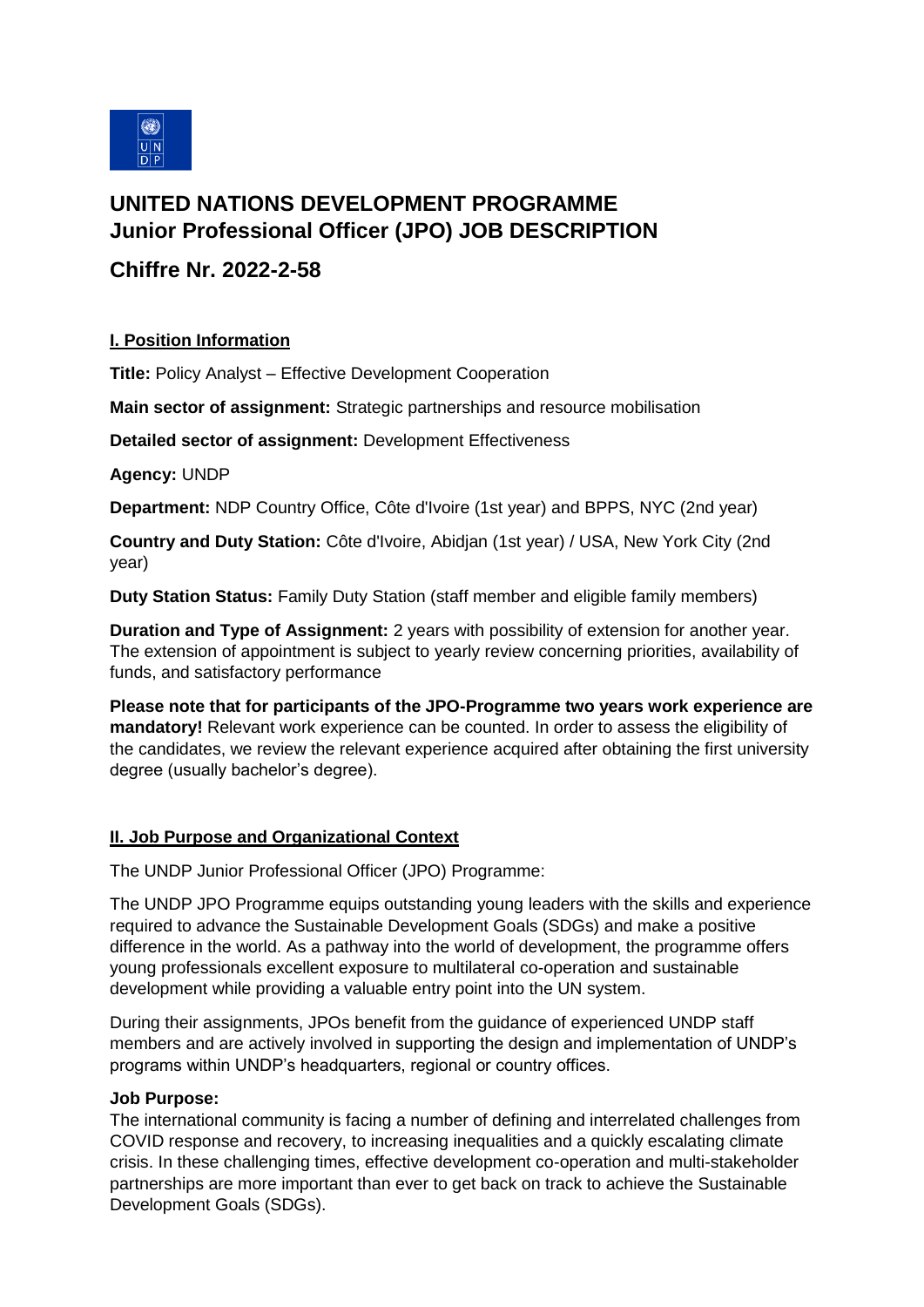This post is critical for strengthening UNDP's role as a thought leader on development effectiveness and a partner of choice in supporting more effective multi-stakeholder partnerships between partner countries and their development partners/members of the Development Assistance Committee (DAC), South-South and Triangular Co-operation partners, civil society, the private and philanthropic sector, trade unions, parliamentarians and local governments. UNDP supports, as a part of the UNDP/OECD Joint Support Team, the Global Partnership for Effective Development Co-operation (GPEDC).

GPEDC is a multi-stakeholder network to advance the effectiveness of development efforts by all actors, to deliver results that are long-lasting, and contribute to the achievement of the SDGs. It is led by four high-level Co-Chairs, with an inclusive multi-stakeholder Steering Committee. Its High-Level and Senior-Level Meetings provide a space for political dialogue around the implementation of commitments and principles on effective development cooperation, and an opportunity for deepening engagement with a broad range of development actors in their efforts to maximize impact. UNDP's support draws on its policy and programme expertise for development co-operation management and coordination and covers policy analysis and advocacy; country-level evidence and data; knowledge generation, curation and sharing, with an aim to inform evidence-based global policy dialogue and collective action on development effectiveness. As such, UNDP plays a key role in facilitating the connection, including through its wide country office network, to development effectiveness work and insights on/from the ground in partner countries. This critical connection between the country and global level is also reflected in the hybrid nature of this JPO position, with a first year served in the UNDP Country Office in Côte d'Ivoire, followed by a transition to the team at the HQ level. UNDP is also part of the GPEDC Steering Committee, where it represents the UN Development System and assumes the important role of feeding the effectiveness agenda and the work of the GPEDC into UN processes, such as the High-Level Political Forum (HLPF) and the Financing for Sustainable Development (FFSD). Furthermore, UNDP leads on the engagement of Southern Partners in the effectiveness discussion, a strategic priority for the GPEDC, and proactively supports Colombia in a related work stream that brings together Southern Partner from around the globe, drawing on UNDP's corporate South-South and Triangular Co-operation function/portfolio, housed in the Effectiveness Group.

Since 2011, Côte d'Ivoire has set itself the goal of achieving emergence by 2020, in particular by accelerating the structural transformation of its economy. To this end, the country has turned to its five-year development planning policy, which requires the availability of coherent strategic frameworks to co-ordinate the interventions of the various actors around the concrete development results defined by the government, with the support of its national and international partners. Within this framework, (i) the National Development Plan (NDP) 2012-2015, whose implementation has provided the country with a solid foundation for the quest for emergence, and (ii) the NDP 2016-2020, which is currently being implemented and which aims to achieve the country's emergence, have been prepared.

Against this backdrop, Côte d'Ivoire is starting the implementation of its 3rd National Development Plan (2021-2025) in a context marked by the COVID-19 health pandemic. Indeed, the 2012-2015 and 2016-2020 NDPs have enabled the country to record an average annual growth rate of about 8.3% between 2021-2019. Since the first case of COVID-19 was recorded in March 2020, the economy has been affected and has had to adopt emergency economic, social and humanitarian measures, recording a growth rate of around 1.8% in 2020. Despite the economic performance, the challenges are still enormous, particularly in terms of poverty reduction (the poverty rate has been declining from 46.3% in 2015 to 39.4% in 2018/2019) and the operationalization of an effective institutional mechanism (operational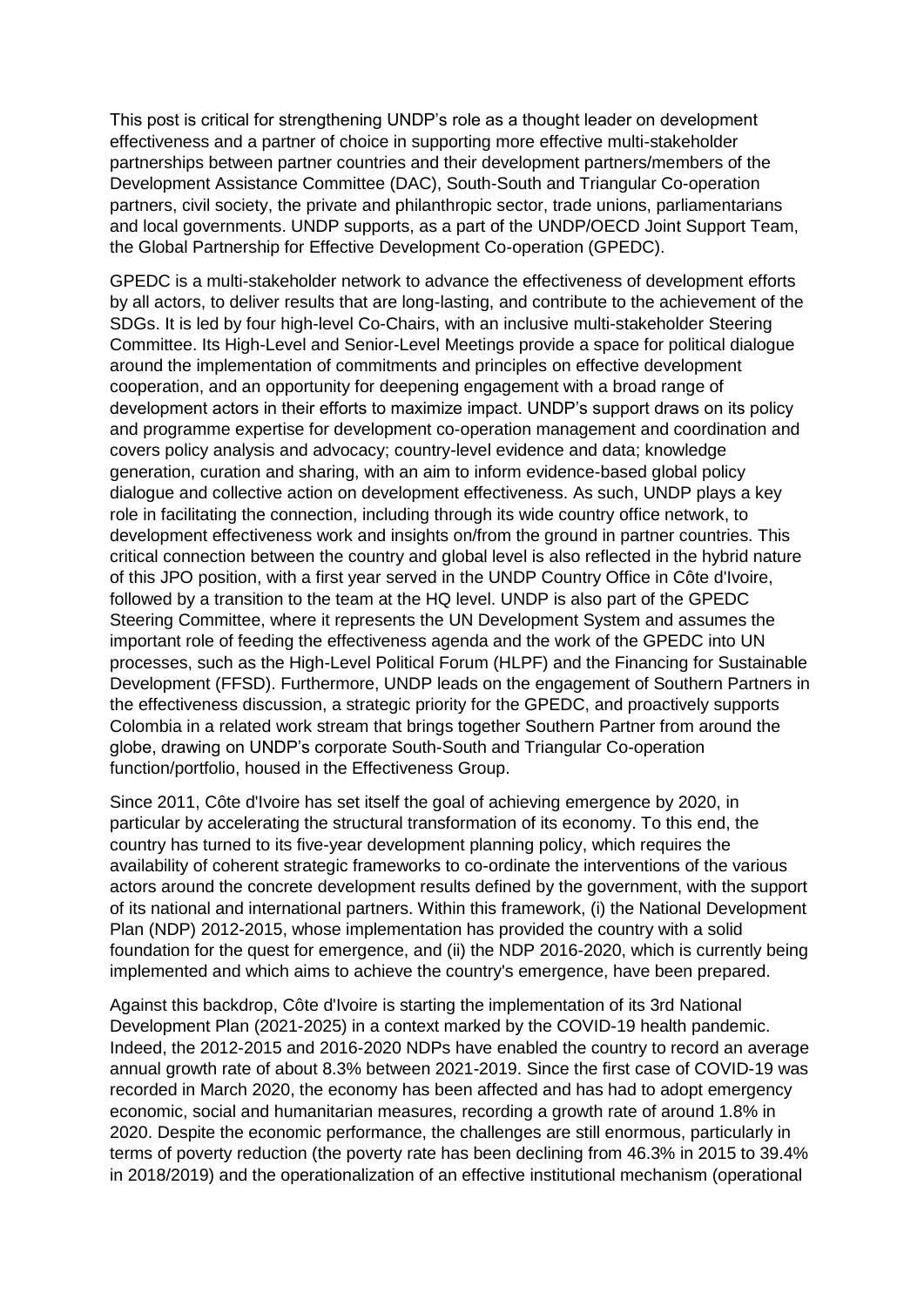steering bodies, sectoral consultation frameworks) to strengthen dialogue and make more effective use of information on development aid/co-operation for decision-making purposes.

In order to better monitor the financing and interventions of the various development partners in Côte d'Ivoire, a computerized External Financing Management Platform (PGFE), supported by UNDP, has been set up and is administered by the External Resource Mobilization Committee (COMOREX) of the Ministry of the Economy and Finance. The information provided by this platform makes it possible to (i) regularly inform the various national and international actors on the levels of execution of external resources as well as their distribution by sector, project and geographic zone; (ii) provide input for the annual NDP implementation reports, (iii) prepare periodic reports on development cooperation, three (3) of which have been produced, including monitoring of SDG financing, (iv) provide information for the monitoring rounds of the Global Partnership for Effective Development C-operation (GPEDC), and (v) to organize a GPEDC Action Dialogue on effectiveness of development co-operation.

As part of the high-level policy dialogue with the Government, and with the support of UNDP as technical co-lead, a framework for dialogue between the Development Partners (DPs) in the country was established in 2014. The first level of political dialogue between the Prime Minister and the Group of Ambassadors and Heads of Diplomatic Missions is currently comanaged by France and the United Nations Resident Coordinator. A second level, called the "Heads of Cooperation Group", is led by a Troika composed of the French Development Agency (AFD), UNDP and the World Bank. The national counterpart of this Troika is the Minister of Planning and Development, whose mission is to institutionalize periodic consultations with a view to (i) discussing issues relating to the steering of development policies, (ii) following up on the decision points of the High-Level Dialogue, and (iii) exchanging ideas on solutions to remove the bottlenecks identified as compromising the effectiveness of development. The Minister of Planning is a member of the Steering Committee of GPEDC. The country is currently preparing to undertake its Action Dialogue process, in accordance with the guidelines of the GPEDC.

This position will support effective development co-operation and the functioning of the GPEDC, including in the areas of:

- 1. Policy and Data Analysis on development effectiveness and cooperation, including on frontier topics such as effectiveness of South-South and Triangular Co-operation, effective engagement of the private sector in development co-operation, as well as the monitoring of progress towards the four agreed principles for effective development co-operation.
- 2. Global knowledge sharing and evidence-based policy dialogue on the effectiveness of all forms of development co-operation.
- 3. Support project management and strategic partnerships.

#### **Reporting structure and partners**

#### First year at the UNDP Country Office in Côte d'Ivoire:

During the first year, this position reports to the UNDP Resident Representative, under the overall guidance of the UNDP Resident Representative. The JPO will also work closely with UNDP colleagues at HQ who are part of the UNDP/OECD Joint Support Team of the Global Partnership, i.e. the team that the JPO is expected to transition to for the second JPO year (see below).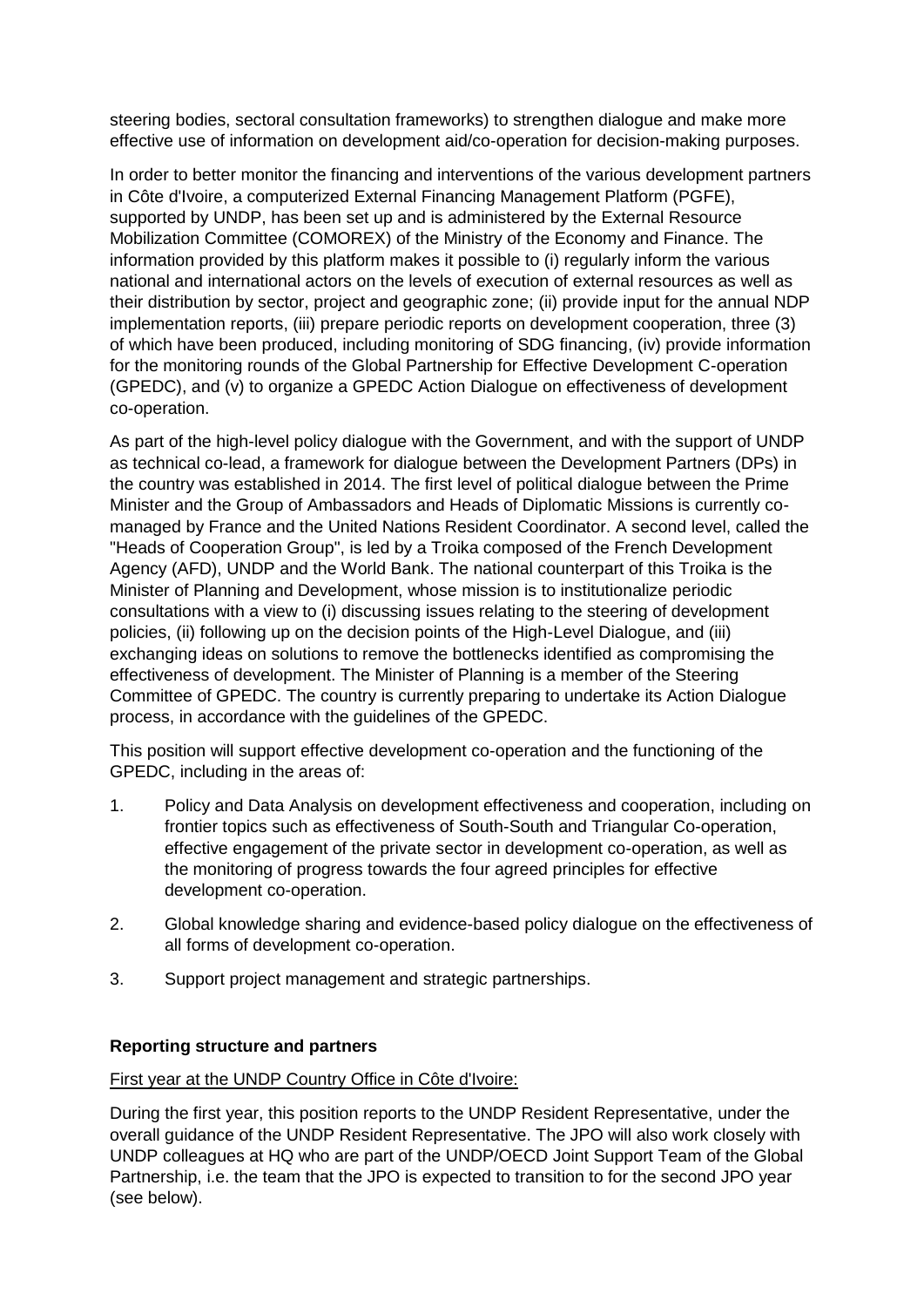The position will interact regularly with government counterparts and development partners, focal points in other UN Agencies, Funds and Programmes on the ground and regional UNDP colleagues. The JPO will work closely with the UNDP Policy and Strategy Unit, and also within the technical support team of the Troika Support Task Force of the Heads of Cooperation Group and the structures of the Ministry of

Planning and Development, notably the team in charge of aid coordination and the implementation of the NDP 2021-2025. The JPO will also collaborate with the national structure in charge of the administration of the computerized platform for the management of external financing (aid).

### Second year at the UNDP HQ:

During the second year, this position reports to the Global Policy Advisor – Effective Development Cooperation, the Team Leader on the UNDP's side of the Joint Support Team of the Global Partnership, under the overall guidance of the Chief of the Effectiveness Group at the Bureau for Policy and Programme Support (BPPS). As an integral part of the UNDP/OECD Joint Support Team, the JPO will work closely with UNDP colleagues working both in the Bureau for Policy and Programme Support (BPPS) and the Bureau for External Relations an Advocacy (BERA), as well as the team in the OECD Development Cooperation Directorate (DCD) that supports the Global Partnership. The JPO will also work and forge partnerships with other colleagues within UNDP's Global Policy network.

The JPO will further work with partners such as the co-chairs of the Global Partnership, multi-stakeholder Steering Committee Members, leaders and members of thematic working groups ('Action Areas') of the Global Partnership (e.g. on private sector engagement, statistical capacity and data, demonstrating the impact of effectiveness etc.) and Global Partnership Initiatives (GPIs) (such as the GPI on Effective Triangular Co-operation). The position will interact regularly with focal points on development effectiveness across various partner country governments, civil society and the private sector, as well as UNDP Country Offices on relevant thematic policy areas.

## **III. Supervision**

Supervisor UNDP Country Office in Côte d'Ivoire (1st year): Title of Supervisor: Resident Representative

Supervisor UNDP HQ (2nd year): Title of Supervisor: Global Policy Advisor – Effective Development Cooperation

## **Content and methodology of supervision:**

As part of the UNDP JPO programme overall framework, the JPO will benefit from the following supervision modalities:

- Structured guidance provided by the supervisor, especially in the beginning of the assignment, with the purpose of gradually increasing the responsibilities of the JPO
- Establishment of a work plan, with clear key results
- Effective supervision through knowledge sharing and performance/development feedback throughout the assignment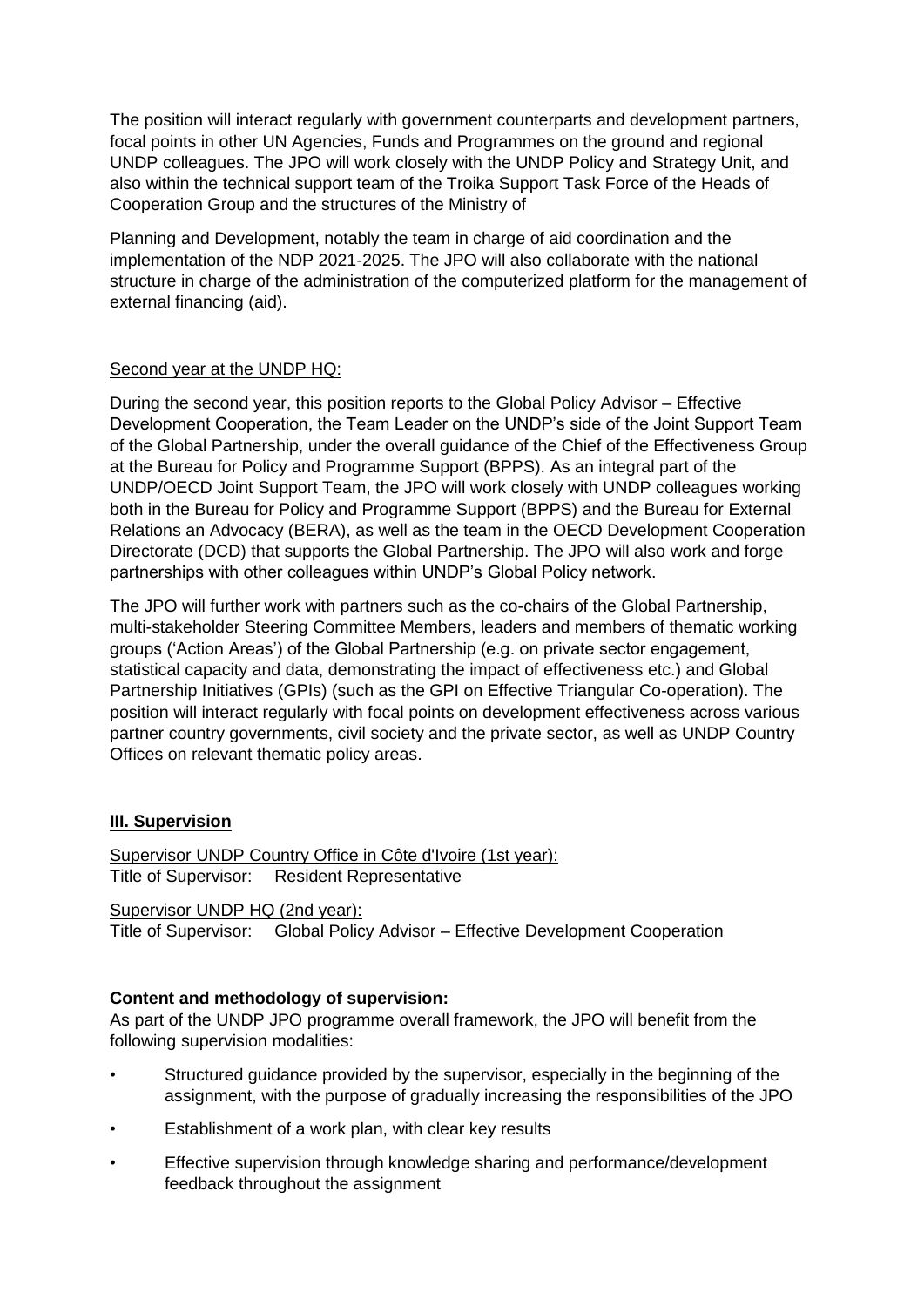- Easy access to the supervisor
- Participation in Unit/Team/Office meetings to ensure integration and operational effectiveness
- Guidance and advice in relation to learning and training opportunities within the field of expertise
- Completion of the yearly UNDP Performance Management Document (PMD)
- If more than one supervisor; clear agreement of the roles and responsibilities between the relevant parties

### **IV. Duties and Responsibilities and Output expectations**

#### UNDP Country Office Côte d'Ivoire:

### **1) Support preparation and the roll out of the GPEDC monitoring round in Côte d'Ivoire (50%)**

- To support the Government in the organization of the (follow up) processes to the Action Dialogue and in the conduct of periodic monitoring surveys of the Global Partnership;
- Strengthen UNDP's role as a thought leader on development effectiveness and as a partner of choice for the Government of Côte d'Ivoire in its coordination for more effective multi-stakeholder partnerships with its development partners, including South-South and triangular cooperation partners, civil society, the private sector, parliamentarians and local governments;
- Help position UNDP, within the Heads of Cooperation Group, in the UN Country Team and with the Government to further energize the Global Partnership for Effective Development Cooperation (GPEDC);
- Contribute to the work of the technical task force in support of the Heads of Cooperation Troika, and strengthen UNDP's role in advocating for the structuring of the national mechanism around the dialogue on development effectiveness;
- Participate in the Joint Development Framework currently being formulated/established and ensure that the GPEDC principles for effective development co-operation are integrated, in order to innovate and ensure better coordination of government actions, optimal allocation of resources to obtain sustainable results and contribute to the achievement of the SDGs;
- Take part in the preparation and organization of the periodic meetings of the Heads of Cooperation Dialogue Group and participate in the follow-up of recommendations;
- Propose technical notes, participate in policy and strategy reviews, ensuring that the effectiveness of cooperation between the State and its existing and potential donors is taken into account, in order to avoid duplication and overlap of efforts;
- Work in close collaboration with all state and non-state structures involved in the dialogue mechanism for effective development cooperation;
- Participate in periodic reviews of the partnership mechanisms at the sector level, monitor progress and facilitate the sharing of best practices among the sector groups and track their performance;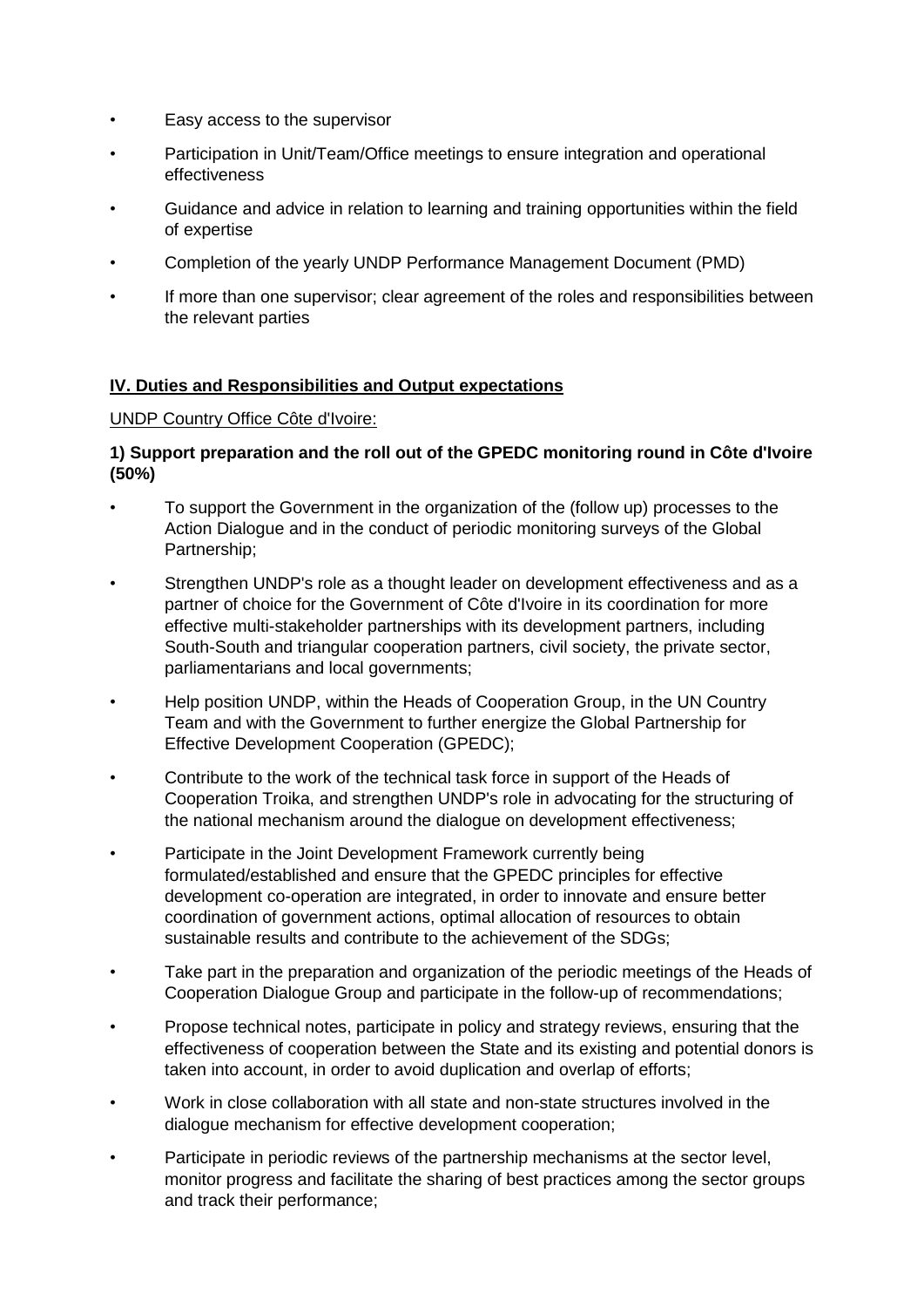- Produce analyses on the volume, absorption, distribution and quality of aid flows, and the production of annual development cooperation reports (DCRs) integrating the contribution to the financing of the SDGs;
- Act as a resource person for the UNDP Country Office in the areas of policy dialogue for effective development cooperation and identify challenges and opportunities for formulating programmatic interventions.

### UNDP HQ:

## **1) Support country-led effective development co-operation (50%)**

- Perform policy and data analysis on issues relating to effective development cooperation and multi-stakeholder partnerships for the SDGs, with a particular focus on the African region.
- Support the partner country government of Côte d'Ivoire and others (during the second year) with background research and GPEDC evidence for policy dialogue and action towards stronger multi-stakeholder partnerships and more effective development co-operation.
- Support Côte d'Ivoire's engagement in the GPEDC and, based on this experience (and during the second year), the GPEDC Co-chairs and the UNDP/OECD Joint Support Team in exploring and putting in place mechanisms for a stronger voice and engagement of partner countries and their different stakeholders in the work of the GPEDC.
- Contribute to strengthening of the Global Partnership monitoring framework and process, and support preparation, roll out and follow up to the upcoming monitoring round(s) in partner countries. This includes i) liaising with colleagues at UNDP County and Regional Offices as well as representatives from partner country governments who lead the monitoring exercise, ii) contributing to data collection and quality assurance, global reports, country profiles and context-specific monitoring profiles; iii) and supporting follow up dialogue at the country and global levels.
- Support engagement of different development co-operation stakeholders at the country level in the different thematic work streams of the GPEDC - e.g. on the role of the private sector in development co-operation, effectiveness of South-South and Triangular Co-operation, statistical capacity and development co-operation data, demonstrating the impact of effectiveness, effective multilateral support etc.

## **2) Knowledge sharing, advocacy, and policy dialogue on development effectiveness (40%)**

- Contribute to production of policy briefs and relevant policy and advocacy documents on effectiveness and impact of international development co-operation, including Official Development Assistance (ODA), South-South and Triangular cooperation (SSTC) and private sector engagement in development co-operation.
- Collect, systemise and support production and dissemination of knowledge products on country experiences, guidance, good practices and lessons learnt relating to effective development co-operation practises and the application/operationalization of the four principles of effective development co-operation.
- Support strengthening of the Knowledge Sharing Platform of the Global Partnership, its resources library, and virtual communities of practice.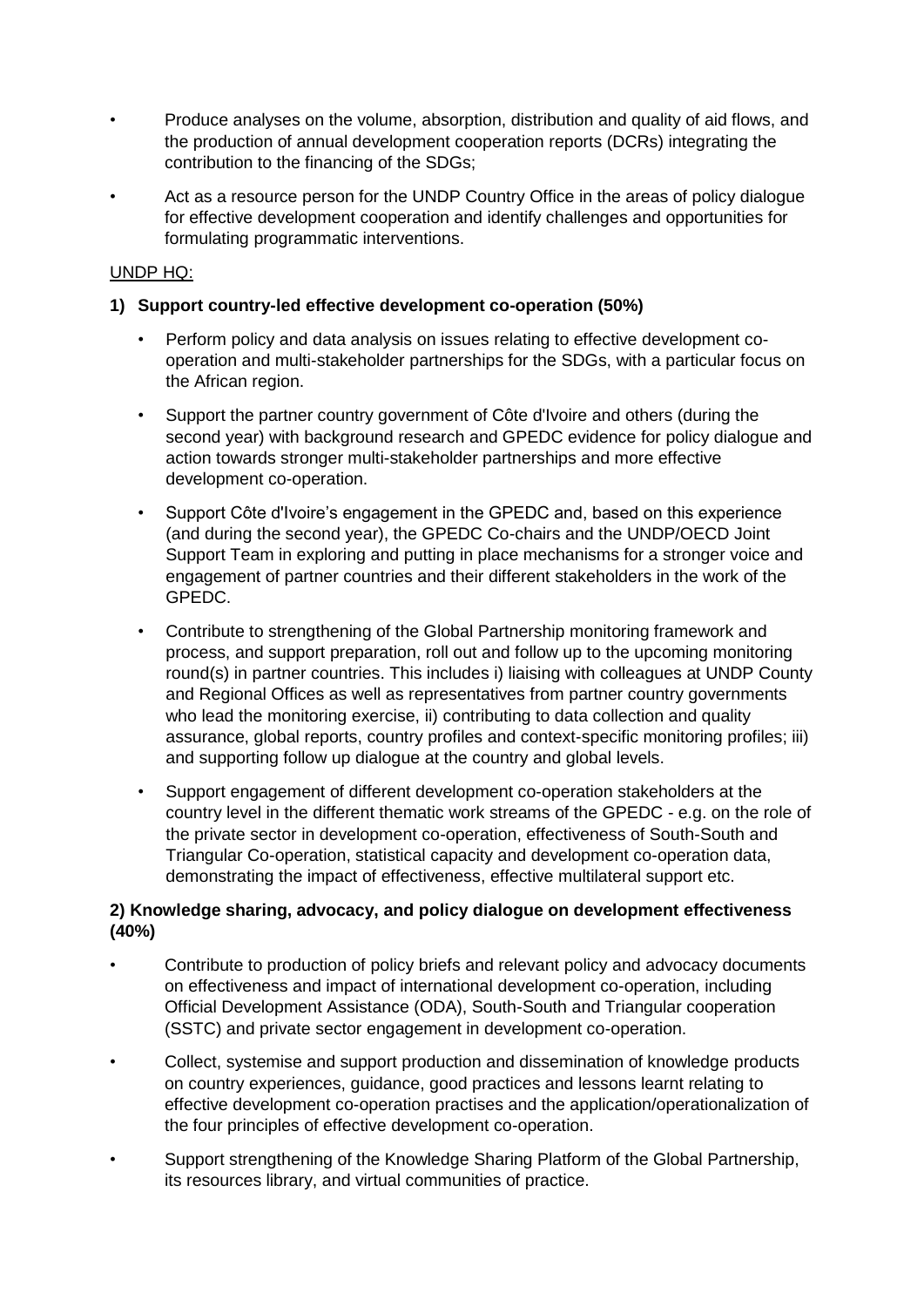• Identify opportunities and support global/regional peer-learning and sharing, including acilitation of cross-country learning on development effectiveness.

#### **3) Support global project management, strategic partnerships and resource mobilisation (10%)**

- Undertake project management related functions, including preparation of programme/project documents, corporate monitoring and reporting, annual project reporting and donor reporting, as needed.
- Support resource mobilisation, including preparation of project proposals and background research.
- Contribute to logistic and operational support related to the organization of biannual GPEDC Steering Committee Meetings, High-Level and Senior Level meetings, side events, action dialogues on effective development co-operation at country level, global webinars and other GPEDC related multi-stakeholder meetings and discussion spaces.

## **V. Competencies and Selection Criteria**

Core **Innovation** (Ability to make new and useful ideas work) Description of Competency at Level Required: Level 4: Adept with complex concepts and challenges convention purposefully

Core **Leadership** (Ability to persuade others to follow) Description of Competency at Level Required: Level 4: Generates commitment, excitement and excellence in others

Core **People Management** (Ability to improve performance and satisfaction) Description of Competency at Level Required: Level 4: Models independent thinking and action

Core **Communication** (Ability to listen, adapt, persuade and transform) Description of Competency at Level Required: Level 4: Synthesizes information to communicate independent analysis

Core **Delivery** (Ability to get things done while exercising good judgement) Description of Competency at Level Required: Level 4: Meets goals and quality criteria for delivery of products or services

## **Technical/Functional**

#### **Effective Development Cooperation**

Knowledge of development cooperation which can then be carried forward into inclusive, country-led mechanisms for development cooperation at national and regional levels

Level 4: Apply & Adapt: Contributes skills and knowledge with demonstrated ability to advance innovation and continuous improvement, in professional area of expertise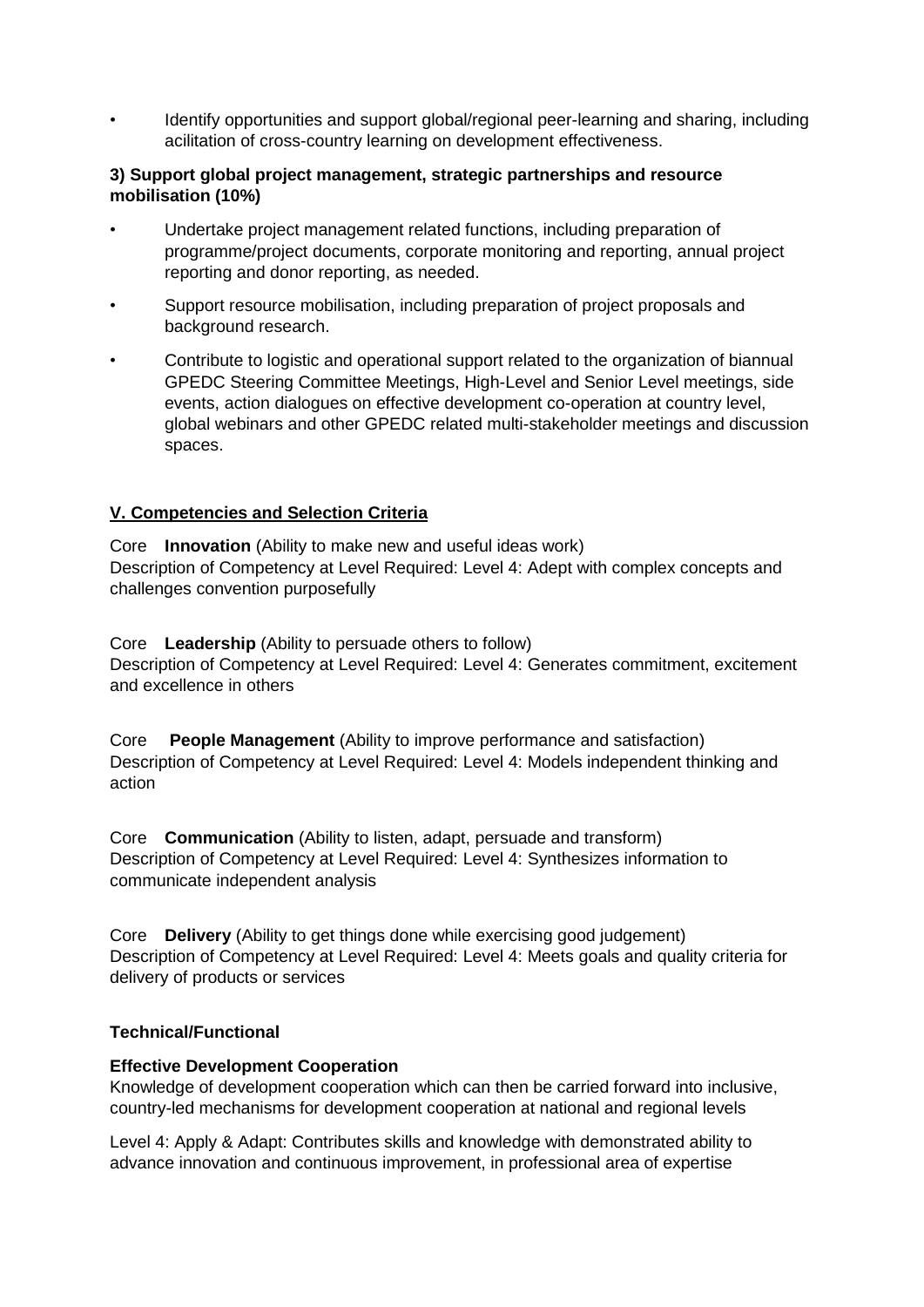## **Data Analysis and Visualisation**

Ability to evaluate, transform and model data to derive relevant findings- undertake & provide analysis of data to assess Org performance and or global trends Level 4: Apply & Adapt: Contributes skills and knowledge with demonstrated ability to advance innovation and continuous improvement, in professional area of expertise

### **Knowledge Management**

Ability to capture, develop, share and effectively use information and knowledge Level 4: Apply & Adapt: Contributes skills and knowledge with demonstrated ability to advance innovation and continuous improvement, in professional area of expertise

### **Partnerships**

Ability to engage with other agencies, donors, and other development stakeholders and forge productive working relationships

Level 4: apply & Adapt: Contributes skills and knowledge with demonstrated ability to advance innovation and continuous improvement, in professional area of expertise

### **VI. Recruitment Qualifications**

**Education:** Master's Degree in a related field of expertise

#### **Experience:**

- 1. A minimum of two years of paid working experience in Communications
- 2. A minimum of two years experience using digital tools for communication and engagement
- 3. A minimum of two years experience in an organization similar in size and complexity to UNDP
- 4. A minimum of two years experience in Human Resources is desirable but not essential

#### **Language Requirements:**

- Working knowledge of English
- Working Knowledge of Spanish and French is an advantage

## **VII. Training and Learning**

As part of the UNDP JPO programme overall framework, the JPO will benefit from the following training and learning opportunities:

- Participation in a two-week long Programme Policy and Operations Induction Course in New York within the first 3 to 6 months of assignment
- Use of yearly JPO duty-related travel and training allocation (DTTA), as per the online DTTA guide
- Other training and learning opportunities, as presented in the UNDP JPO Orientation Programme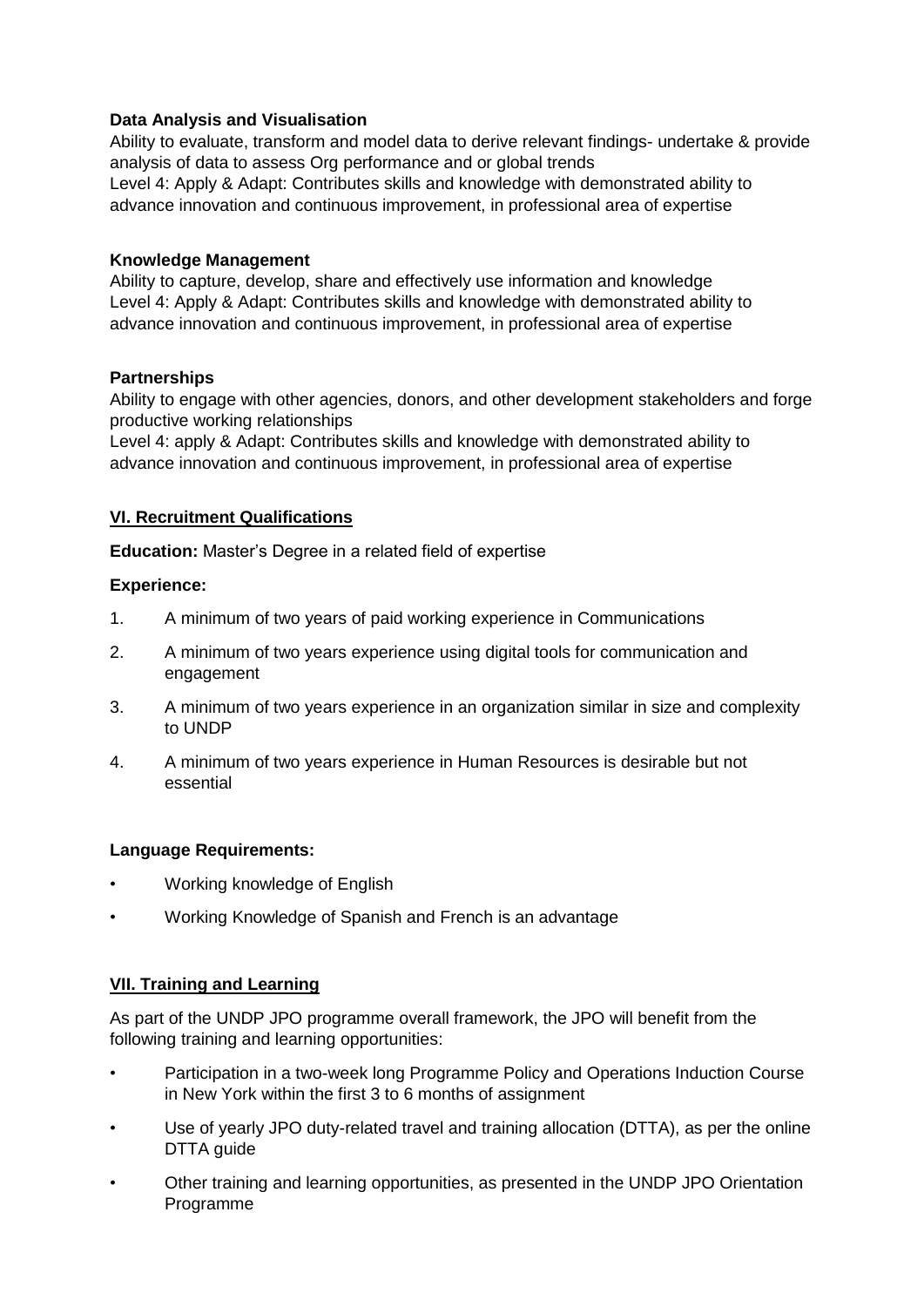In addition, the JPO will benefit from the following specific training and learning modalities/opportunities in the receiving office: Upon completion of the assignment, the JPO will have: (1) Expertise in issues of effective development co-operation at the country, regional and global level and deep insights into the related political economy; (2) a sound understanding of the UN system and processes and excellent understanding of UNPD's work and functioning at country, regional and headquarters levels; (3) Expertise in policy dialogue, capacity development, innovation and knowledge sharing for sustainable development; (4) Expertise in forging multi-stakeholder partnerships for the SDGs and managing different partners' expectations and needs (5) Expertise in monitoring and evaluation of development results

## **VIII. Background Information**

#### **UNDP Country Office Côte d'Ivoire:**

The UNDP Country Office in Côte d'Ivoire is a member of the Troika of the Heads of Development Cooperation Group as a permanent representative of the United Nations. Since 2014, UNDP has been supporting the Government in setting up a more formal and inclusive dialogue framework with its development partners. Thanks to its support, a computerized funding (aid) management platform has been developed to strengthen the traceability and quality of external resource mobilization. UNDP has supported the country in conducting three (3) monitor rounds of the Global Partnership for Effective Development Co-operation (GPEDC), as well as three (3) National Reports on Development Cooperation. A national partnership and cooperation policy document produced in 2015/2016 is being revised and is expected to take into account the four (4) principles of development cooperation effectiveness - country ownership, results orientation, inclusive partnerships, transparency and mutual accountability - and a framework for mutual accountability to these principles, through monitoring of the Global Partnership.

During the annual retreat of the Heads of United Nations Agencies, the UNDP was confirmed as a representative and interlocutor within the Development Partners Group. The Resident Representative periodically informs the UN Country Team on the progress made in strengthening the dialogue mechanism.

The country, with the support of the Heads of Cooperation Group, has started the preparation of a document to formalize the Joint Development Framework for dialogue and consultation. UNDP is actively contributing to this process by providing notes for the improvement of political meetings with the Prime Minister and technical meetings with the Ministries of Planning and Development, including the Ministry of Economy and Finance, the Ministry of Foreign Affairs, and the Ministry of Budget and the State Portfolio.

The Minister of Planning and Development is a member of the Global Partnership Steering Committee, and its Director General in charge of Aid Coordination regularly takes part, with UNDP support, in the exchange and experience-sharing sessions of the Busan recommendations on effective development co-operation. The country has committed to lead a GPEDC Action Dialogue and is benefiting from UNDP technical assistance and advice to finalize its consultations by the end of the year. The country is preparing its Integrated National Financing Framework (INFF) and in collaboration with the Resident Coordinator's Office, actions are underway to align it with the preparation of the next NDP 2021-2025 Financing Advisory Group.

#### **UNDP HQ:**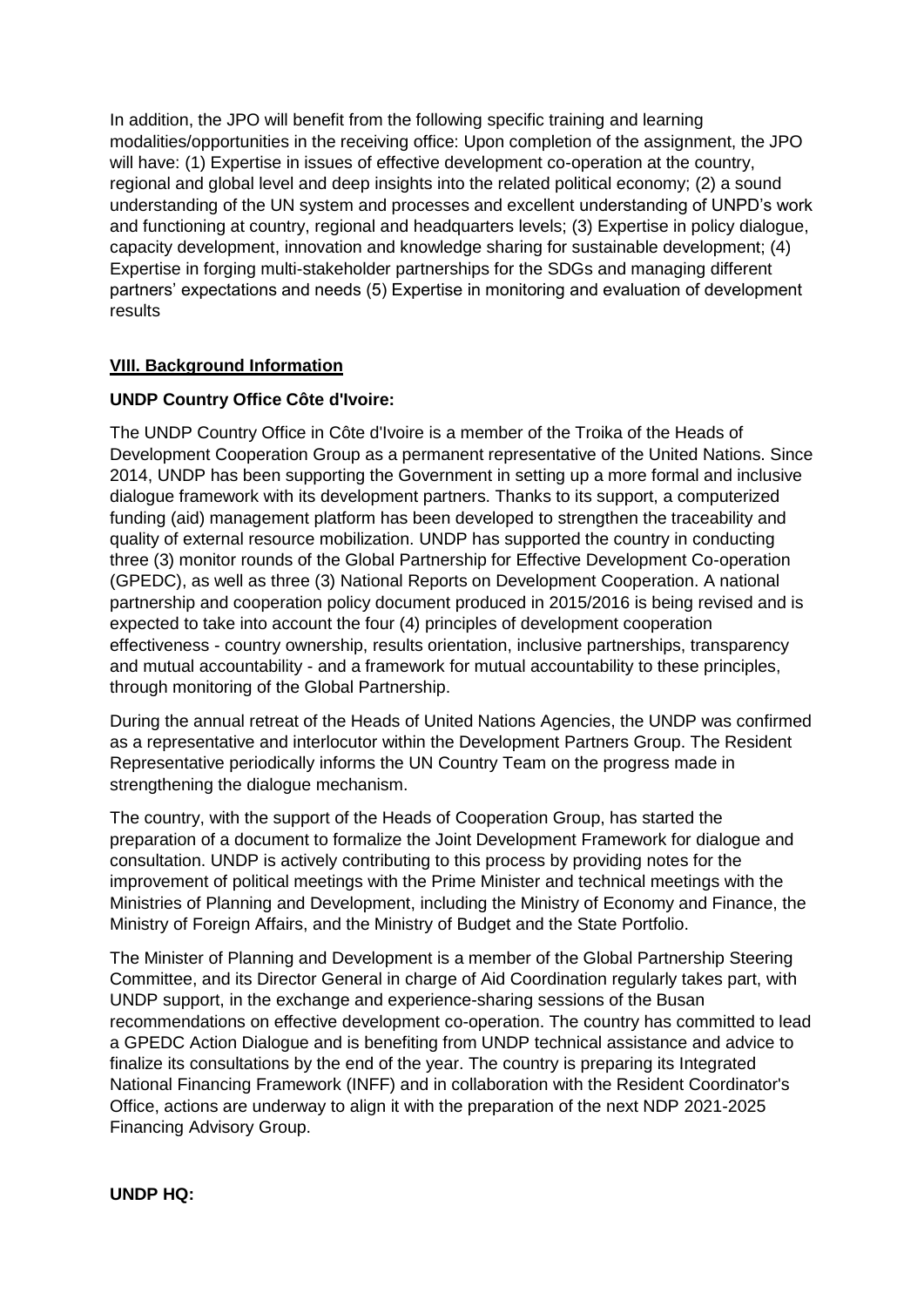**The Bureau for Policy and Programme Support (BPPS):** BPPS has the responsibility for developing all relevant policy and guidance to support the results of UNDP's Strategic Plan. BPPS's staff provides technical advice to Country Offices; advocates for UNDP corporate messages, represents UNDP at multi-stakeholder fora, including public-private dialogues, government and civil society dialogues, South-South and Triangular Cooperation initiatives, and engages in UN inter-agency co-ordination in specific thematic areas. BPPS assists UNDP and its partners to achieve higher quality development results through an integrated approach that links results-based management and performance monitoring with more effective and new ways of working. The BPPS as part of the Global Policy Network (GPN) also supports UNDP and partners to be more innovative, knowledge and data-driven, including in its programme support efforts.

**Effectiveness Group:** Effectiveness Group within the BPPS provides crucial support to ensure that UNDP is an effective, accountable and transparent thought leader and partner of choice for sustainable development. Through support to the Global Partnership for Effective Development Co-operation (GPEDC) and International Aid Transparency Initiative (IATI), the Group fosters multi-stakeholder actions for more effective co-operation and partnerships, including strengthening policies, institutions and systems, as well as cultivating strategic partnerships to make the best use of all available resources to realize national development goals.

**Global Partnerships Team:** The Effectiveness Group's Global Partnerships Team is the institutional anchor of UNDP's work on effective development cooperation, providing support to countries to build strategic partnerships and to strengthen policy and institutional arrangements to make the best use of all available resources to realise development goals. Drawing on comparative advantages of UNDP in strengthening country capacities to manage and coordinate development co-operation, the team supports the effective functioning of the Global Partnership for Effective Development Co-operation (GPEDC) as part of the UNDP-OECD Joint Support Team and providing secretariat support to the International Aid Transparency Initiative (IATI) as a lead of the IATI Secretariat consortium working with UNOPS and Development Initiatives.

**Global Partnership for Effective Development Co-operation (GPEDC):** Drawing on UNDP's policy and programme support in strengthening country capacities to manage and coordinate development cooperation, and together with the UN System Affairs Group (UNSAG) of UNDP's Bureau for External Relations and Advocacy (BERA), Effectiveness Group supports the GPEDC, as part of an UNDP/OECD Joint Support Team (JST). The GPEDC is a multi-stakeholder network to advance the effectiveness of development efforts by all actors, to deliver results that are long-lasting, and contribute to the achievement of the Sustainable Development Goals (SDGs). It is led by three high-level Co-Chairs, with an inclusive multi-stakeholder Steering Committee. Its High-Level and Senior-Level Meetings provide a space for political dialogue around the implementation of commitments on effective development cooperation, and an opportunity for deepening engagement with a broad range of development actors in their efforts to maximize impact. GPEDC's Senior Level Meeting in July 2019, acting as a bridge between the second High Level Meeting (Nairobi 2016) and a Third High-Level Meeting (tentatively slated for the end of 2022), placed the importance of effectiveness as one of the key cornerstones for the 2030 Agenda. The Work Programme of the Global Partnership (2020-2022) aims at advancing the following strategic priorities:

- Accelerating implementation of the 2030 Agenda, with a strong focus on SDG impact and the link to systemic issues such as statistics and financing;
- Building better partnerships to improve and unlock the potential of a 'whole of society approach' to partnerships, including private sector engagement, triangular